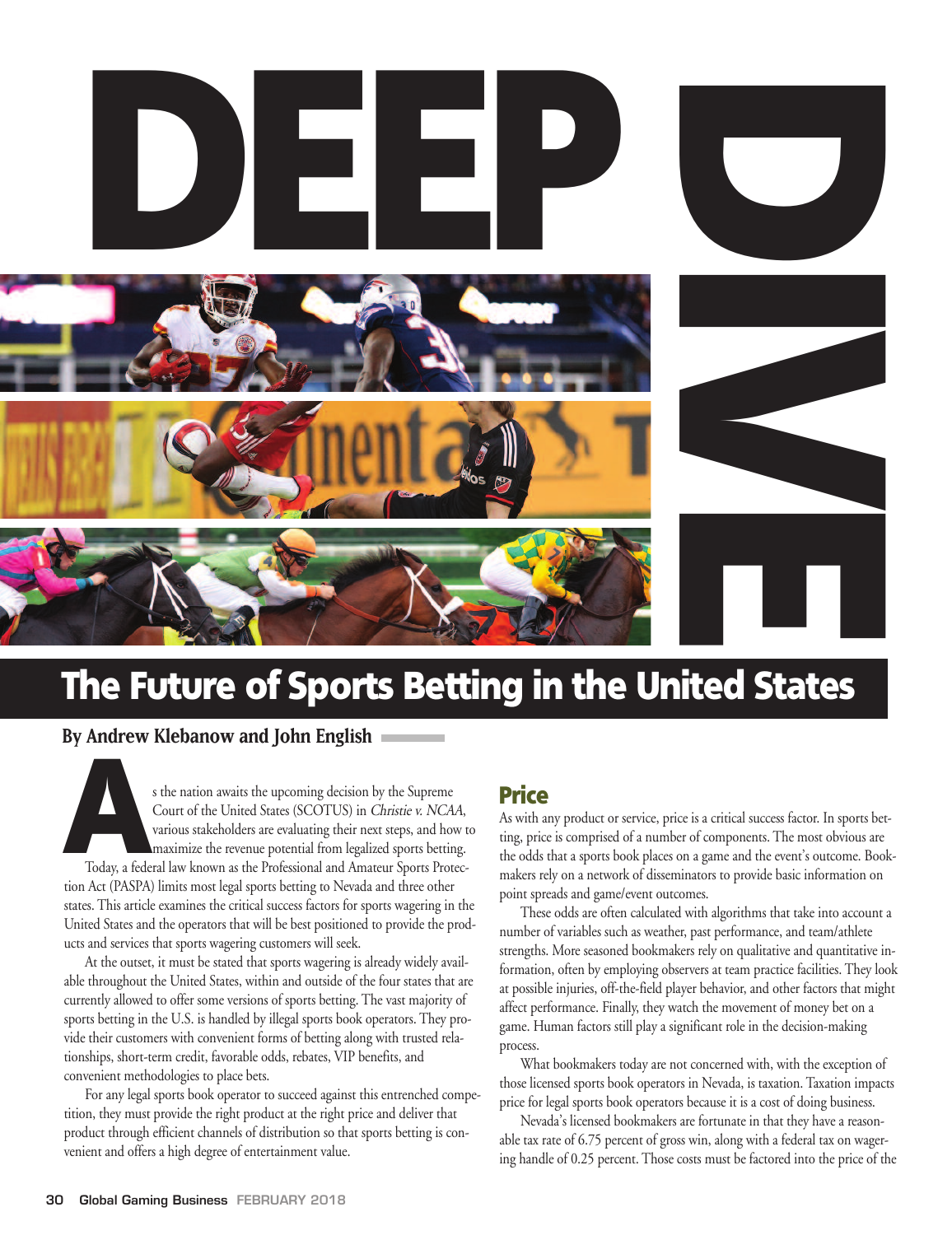$4003$  $\overline{z_1}$  $4004$  $1021$  $4005$ 4006 26 4008 HORNET 4009 CEL 4010 WOLVES 4011 BLAZERS ETS 4012 RAPTORS Ë 4013 BUCKS TE  $SOx$ 

**Anticipating PASPA's repeal, a handful of states have started the process by passing enabling legislation. Pennsylvania is one notable example. Unfortunately, the tax rate that state legislators set on sports betting revenue, currently at 34 percent, will require operators to offer odds that are significantly less generous than what illegal bookmakers can offer.**

product. Illegal bookmakers have considerable advantages, as they do not have to concern themselves with taxes, required reserve accounts, or regulations. Nevertheless, they may have other costs, such as customer acquisition expenses, and the payment of royalties to criminal elements for market exclusivity, licensing or protection.

As legislators look at sports betting as a new source of revenue, they must be cognizant that to compete with illegal bookmakers, tax rates must be fair and reasonable. Also, user-friendly technologies such as mobile phones, kiosks and online offerings will make a major difference in each state's considerations.

It is very important to note that convenience will need to be a key consideration to engage and retain customers. If not, each state's chosen operators will be unable to offer sports betting products at a price and convenience that will divert bettors from illegal bookmakers.

### **Product**

The products are the kinds of wagers that an operator can offer and features that are unique to that operator. Among states that offer sports betting today, only Nevada offers straight bets, futures bets, a wide variety of parlay bets, wagers on all major professional sports, collegiate sports, boxing, and other major sporting events. Oregon and Delaware's products are limited to parlay cards on professional football. Illegal bookmakers will take bets on any sporting event that customers have sufficient interest in.

Any state that fails to permit a full suite of sports betting options limits the kinds of products that operators can sell to their customers. Failure to provide a full range of betting options will not disrupt the current relationship bettors have with illegal bookmakers. Rather, it will allow those bookmakers to maintain their current share of the nation's sports betting market.

## **Channels of Distribution**

Channels of distribution refers to the places consumers can purchase their products. The more places that a bettor has to place a bet, and the more convenient the act of placing bets is, the greater the revenue potential for sports betting.

In Nevada, bettors can place bets at point-of-sale terminals in licensed

casinos and at kiosks. Some casino operators and licensed sports book providers have developed mobile betting applications where players can place wagers on their mobile devices. This process requires bettors to first open up an account at their favored casino or sports book and place money on deposit. Once their account has been approved and funded, they can then place bets on their phone from any location within the state of Nevada.

These apps rely on geo-fencing and know-your-customer procedures to prevent wagers from being placed outside of state boundaries. Should a player extinguish his funds, he must return to the casino (or a kiosk at a tavern) to recharge the account.

Again, illegal bookmakers currently have an advantage over licensed Nevada operators. They offer credit, where customers can settle up their accounts on a weekly basis. Illegal bookmakers even offer mobile apps where customers can place bets. Since illegal bookmakers are located within neighborhoods where players reside, they also offer convenience, allowing customers to place bets, collect winnings and settle up debts.

## **The Landscape in 2018**

New Jersey Governor Chris Christie predicted that, should SCOTUS determine that PASPA is indeed invalid, Atlantic City's casinos will have sports books operational within two weeks after the decision.

While this timeline appears aggressive, one can expect New Jersey's seven casinos and three racetracks to begin taking sports bets in fairly short order. William Hill, a European provider that operates in Nevada, has already entered into a strategic partnership with Monmouth Park Raceway, and their terminals are expected to be operational shortly after the state of New Jersey gives the green light to commence sports wagering.

Anticipating PASPA's repeal, a handful of states have started the process by passing enabling legislation. Pennsylvania is one notable example. Unfortunately, the tax rate that state legislators set on sports betting revenue, currently at 34 percent, will require operators to offer odds that are significantly less generous than what illegal bookmakers can offer. Furthermore, given the prohibitive costs of licensing, the number of operators in the state will be limited, making sports betting inconvenient for those who do not reside near a casino.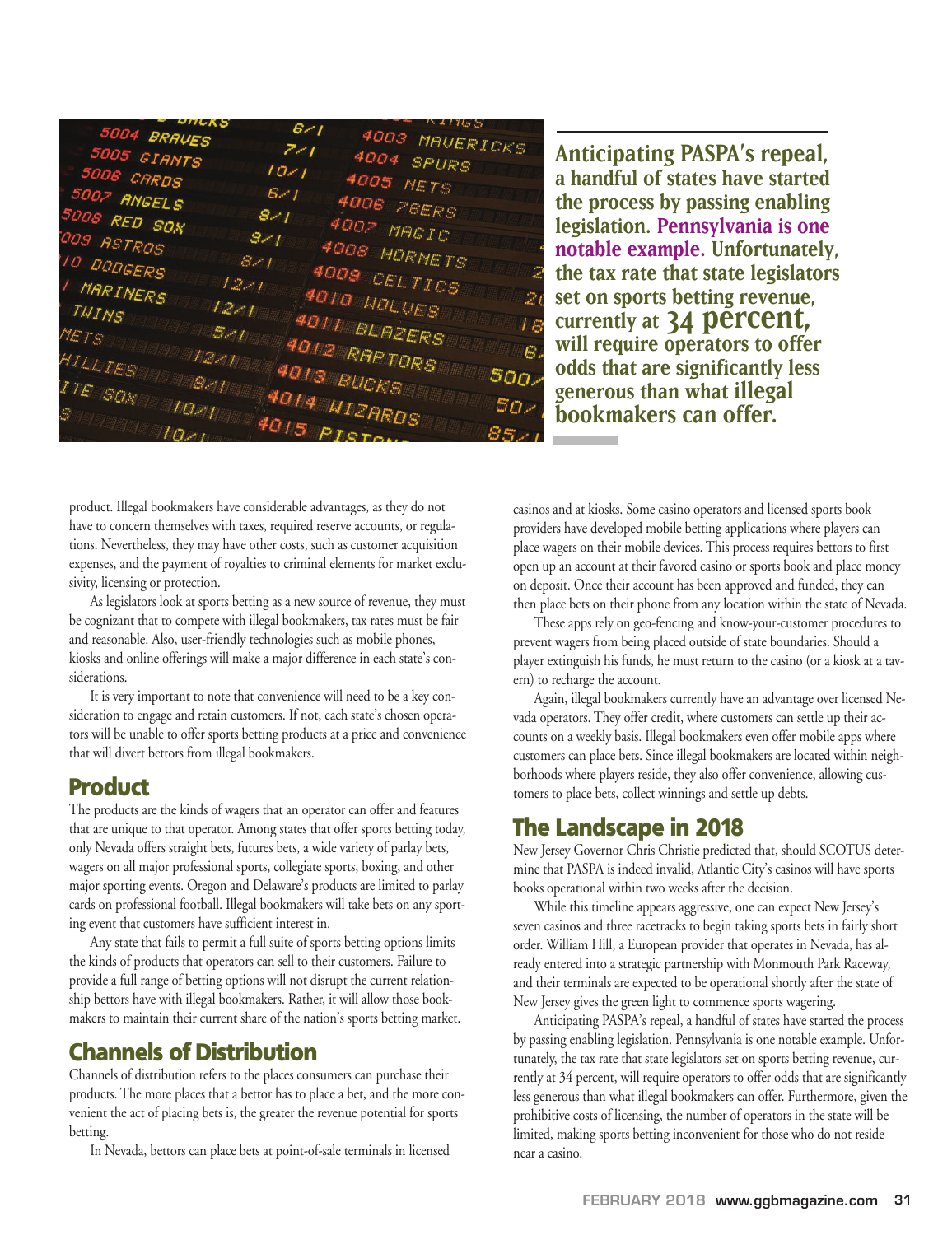**Residents of nations in Europe have long enjoyed sports betting, and sports book providers have developed myriad products and services to satisfy consumer demand. For example, sports bettors can use their mobile devices to place wagers while observing sporting events.**

To be successful, states will have to balance their needs for tax revenue with a tax environment that allows operators to provide wagering products that are appealing to sports bettors.

## **The Future of Sports Betting**

As state governments and operators await SCOTUS' decision, it is important to look at the potential providers of sports betting, along with their strengths and weaknesses:

#### Land-Based and Riverboat Casinos

Commercial casino operators of land-based, barge and riverboat casinos are all anxiously awaiting the SCOTUS decision, and are poised to add sports book wagering once their respective state legislatures provide authorization. Some of the larger casino operators such as Caesars, MGM and Penn National, along with several others, are positioned to begin taking bets immediately, provided regulations are in place, and they have the infrastructure to expand their operations rapidly.

#### State Lotteries

State lotteries are uniquely positioned to offer sports betting, and lottery providers can quickly enhance their IT infrastructure to process sports betting transactions. With thousands of retail outlets, state lotteries will be able to provide convenient venues where sports bettors can place wagers.

Lottery systems can be modified to handle these kinds of bets, with bettors filling out wagering slips much like they do when placing a lotto bet. The challenge will be for lotteries to provide the wagering options and odds that are competitive with illegal sports betting operators. Lotteries, accustomed to providing stingy odds in their lottery products, will be hard pressed to change their culture and create a system that employs a certain degree of risk.

Their business models rely on betting programs that maximize revenue to the state with no risk. Both legal sports betting operators in Nevada and illegal bookmakers accept a certain amount of risk when pricing their products. For them, it is a small-margin, high-risk business. Nevertheless, a lottery that offers casual sports bettors the option of playing parlay cards at convenient locations throughout the state is a compelling reason for states to look at this distribution model.

#### **Racetracks**

Racetrack operators continue to be a formidable political force in several states, particularly in Texas and Kentucky. They will lobby for the exclusive right to offer sports wagering, and are uniquely suited for the task. Tracks and parimutuel facilities already have facilities with ample seating, video displays, IT infrastructure and employees that know how to conduct wagering transactions. Racetracks are also eager to attract a younger demographic, and sports betting will help them achieve that goal.

The problem is that racetracks offer limited channels of distribution,



since there are only a few outlets in each state where parimutuel wagering takes place.

Currently New Jersey, Nevada and Delaware have adopted alternative pay methods such as Pay Near Me, which allows customers to deposit cash at a convenience store and top off their accounts. To date, successful applications from TVG and Churchill Downs have dominated in the horse-racing sector with thousands of daily users, betting with real money. If PASPA is repealed, expect to see an explosion in sports betting technology.

#### European Sports Book Providers

Residents of nations in Europe have long enjoyed sports betting, and sports book providers have developed myriad products and services to satisfy consumer demand. For example, sports bettors can use their mobile devices to place wagers while observing sporting events. They can choose from a steady stream of betting propositions as the game progresses.

European providers have developed technologies, regulatory framework and infrastructure that can easily be exported to the United States. European companies such as William Hill already provide a comprehensive sports wagering solution in Nevada, and are prepared to bring their systems and technology to New Jersey. Other European providers offer comparable products and solutions, and are poised to introduce them in U.S. states. In many European jurisdictions, multiple providers compete within the same market, which forces them to create ever more compelling gaming products.

#### Taverns and VLT Facilities

A growing number of states, such as Illinois, Montana, Oregon and Nevada, offer slot machines and video lottery terminals in taverns. Taverns offer an attractive option for some states. Taverns are age-restricted and offer fairly robust channels of distribution. Customers need not travel far to place wagers or reload their accounts. Many taverns in Nevada feature kiosks, where patrons can place bets or recharge their accounts.